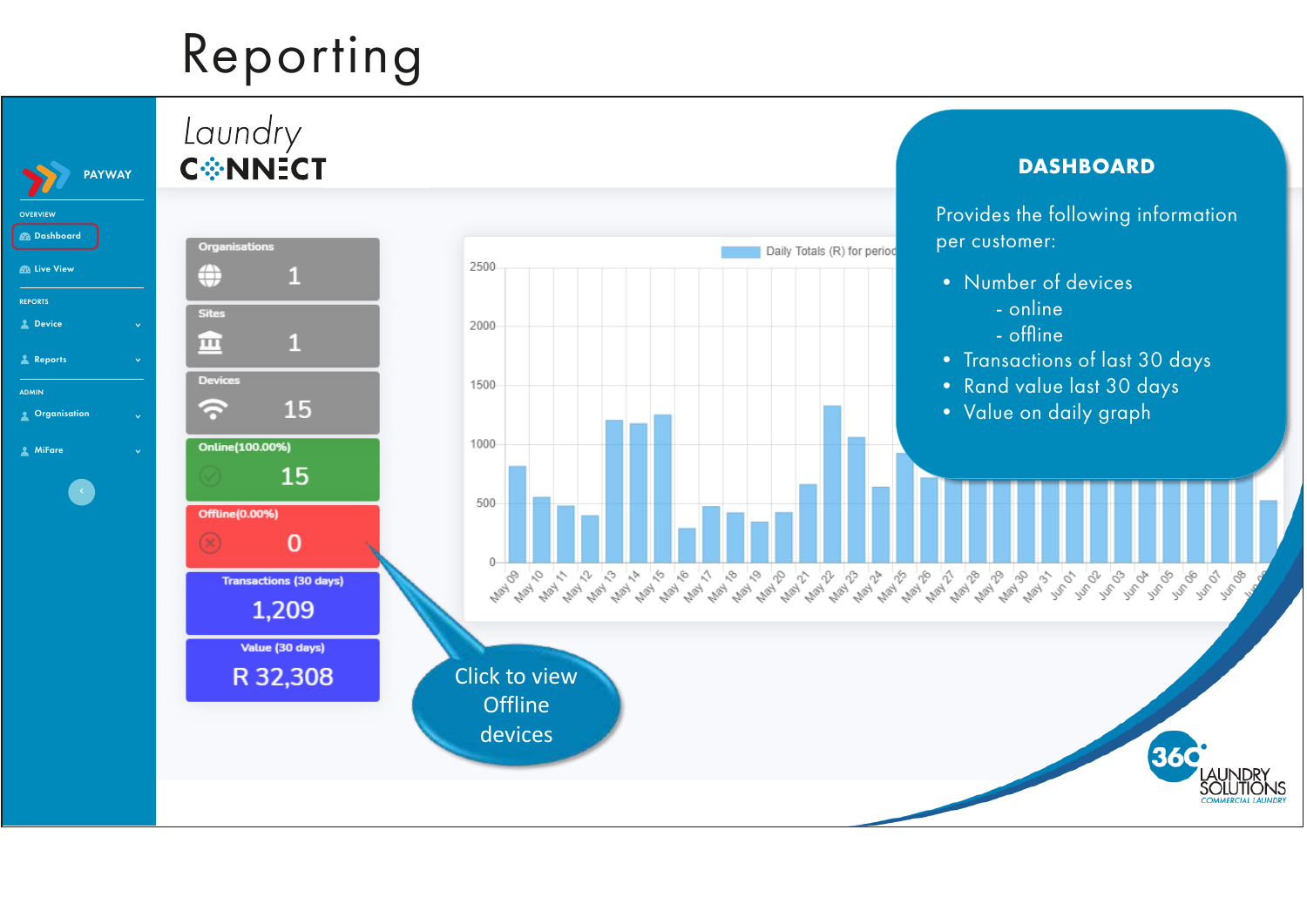|                | <b>C☆NNECT</b>                   |                        |                          |                                                              | <b>DEVICE STATUS</b> |                                                   |                                   |                 |  |  |
|----------------|----------------------------------|------------------------|--------------------------|--------------------------------------------------------------|----------------------|---------------------------------------------------|-----------------------------------|-----------------|--|--|
|                |                                  |                        |                          |                                                              |                      | Provides the following information<br>per device: |                                   |                 |  |  |
| ID             | <b>Device Status</b><br>Reseller | Organisation           | <b>Serial No</b>         | • Polling (connectivity)<br>- Last 60 mins<br>- Last 24 hour |                      |                                                   |                                   |                 |  |  |
|                | none                             | none                   | <b>Site Name</b><br>none | <b>Device Name</b>                                           | search               |                                                   | • Date / time of last transaction |                 |  |  |
| -8             | 360 Laundry Solutions            | The Washroom           | Woodstock, Albert Road   | Washer1                                                      | 89320000000015041102 |                                                   |                                   |                 |  |  |
| $\overline{9}$ | IQ Telemetry (Pty) Ltd           | <b>Kiddies Rides</b>   | <b>Bayside Mall</b>      | 39GoldWindGold                                               | 89270200180133251190 |                                                   |                                   |                 |  |  |
| 11             | 360 Laundry Solutions            | IQ Telemetry Test Acco | <b>FAULTY</b>            | CuriousHanger                                                | 89320000000015156694 |                                                   |                                   |                 |  |  |
| 12             | 360 Laundry Solutions            | IQ Telemetry Test Acco | <b>FAULTY</b>            | <b>DAMAGED</b>                                               | 89320000000015156694 |                                                   |                                   |                 |  |  |
| 13             | 360 Laundry Solutions            | IQ Telemetry Test Acco | STAGING 2G               | zWash3                                                       | 89270200180133251158 |                                                   |                                   |                 |  |  |
| 14             | 360 Laundry Solutions            | IQ Telemetry Test Acco | STAGING 2G               | zWash4                                                       | 89320000000015156694 |                                                   |                                   |                 |  |  |
| 15             | 360 Laundry Solutions            | IQ Telemetry Test Acco | STAGING 2G               | zWash5                                                       | 89320000000015156694 |                                                   |                                   |                 |  |  |
| 16             | 360 Laundry Solutions            | IQ Telemetry Test Acco | <b>KUILSRIVER</b>        | zWash6                                                       | 8636570              | 0.00                                              | $0.00$ $05:30 - 23:00$            | 21-01-27 11:26  |  |  |
| 20             | 360 Laundry Solutions            | The Curious Hanger     | Dover House              | Dryer3                                                       | 89320000000015156694 | 155.56                                            | 40.20 05:30 - 23:00               | 21-06-10 15:10  |  |  |
| 21             | 360 Laundry Solutions            | IQ Telemetry Test Acco | STAGING 2G               | 869867031449905                                              | 89320000000015156694 | 0.00                                              | 0.00<br>$00:00 - 24:00$           | 21-01-28 12:50  |  |  |
| 22             | 360 Laundry Solutions            | IQ Telemetry Test Acco | STAGING 2G               | zTumble3                                                     | 89320000000015156694 | 0.00                                              | 0.00<br>$05:30 - 23:00$           | 21-01-28 14:00  |  |  |
| 23             | 360 Laundry Solutions            | The Curious Hanger     | Dover House              | Dryer4                                                       | 89320000000015156439 | 154.97                                            | 49.35<br>$05:30 - 23:00$          | 21-06-10 13:43  |  |  |
| 25             | 360 Laundry Solutions            | IQ Telemetry Test Acco | <b>KUILSRIVER</b>        | zTumble6                                                     | 89320000000015156694 | 0.00                                              | $0.00$ 05:30 - 23:00              | 21-03-06 08:48  |  |  |
| 85             | IQ Telemetry (Pty) Ltd           | <b>Kiddies Rides</b>   | Cape Gate                | 37Timmy2                                                     | 89270200180133251018 | 79.53                                             | 30.82<br>$07:00 - 22:00$          | 21-06-10 15:18  |  |  |
| 86             | IQ Telemetry (Pty) Ltd           | Kiddies Rides          |                          | 97MiniArcade                                                 | BAYSIDE-KR9          | 85.38                                             | 54.84<br>$07:00 - 22:00$          | 21-06-10 08:32  |  |  |
| 88             | 360 Laundry Solutions            |                        | 2G                       | Washer1old                                                   | 89270200190070119052 | 0.00                                              | $00:00 - 24:00$<br>0.00           | 21-02-23 13:17  |  |  |
| 89             | IQ Telemetry (Pty) J             |                        | <b>RKSHOP</b>            | xwhereOffVer400                                              | BAYSIDE-KR2          | 0.00                                              | $08:00 - 22:00$<br>0.00           | 20-10-15 12:30  |  |  |
| 90             | IQ Telemetry (Pt                 | Click to view          | <b>VORKSHOP</b>          | 95FalHorseKingSpur                                           | BAYSIDE-KR10         | 0.00                                              | 0.00<br>$07:00 - 22:00$           | 21-05-31 10:    |  |  |
| 91             | 360 Laundry                      |                        | <b>TAGING 2G</b>         | Washer2old                                                   | 89270200190070119094 | 0.00                                              | $0.00$ 00:00 - 24:00              | 21-02-24        |  |  |
| 92             | IQ Telemetry                     | specific               | destad Mall              | 36CoganRoadsterRedRaceCar                                    | 89270200180133251315 | $84.80 =$                                         | 15.65<br>$07:00 - 22:00$          | $21-05$         |  |  |
| 93             | IQ Telemetry                     |                        | <b>DRKSHOP</b>           | 38FalgasNascar                                               | 89270200180133251323 | 0.00                                              | 0.00<br>$08:00 - 22:00$           | 20 <sub>2</sub> |  |  |
|                |                                  | device                 |                          |                                                              |                      |                                                   |                                   |                 |  |  |

**360** 

ilus

OVERVIEW Dashboard

 $\sum$ 

**B** Live View

**A** Reports

**A** MiFare

ADMIN **Construction** 

REPORTS **2** Device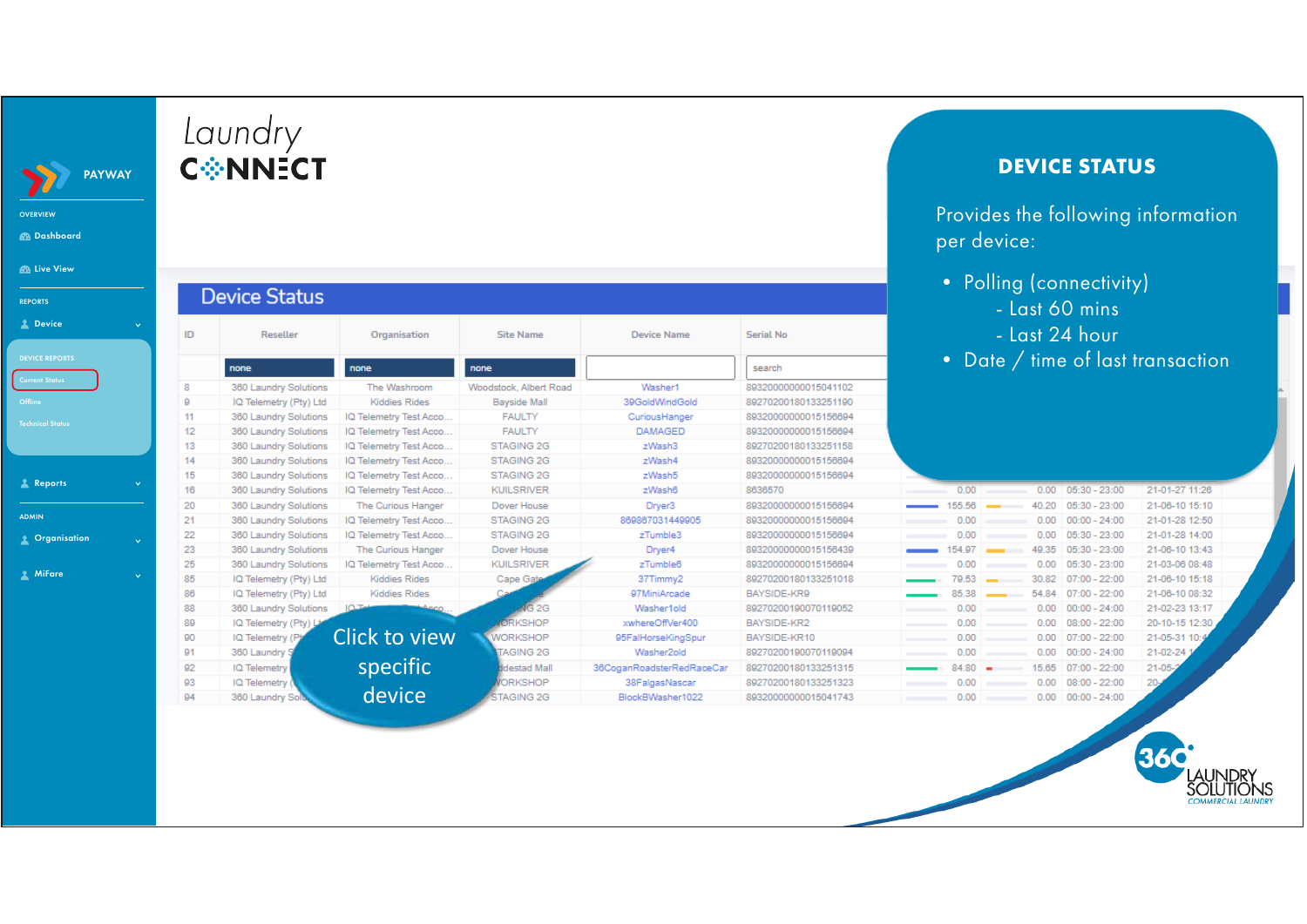

**Device Dashboard DEVICE DASHBOARD**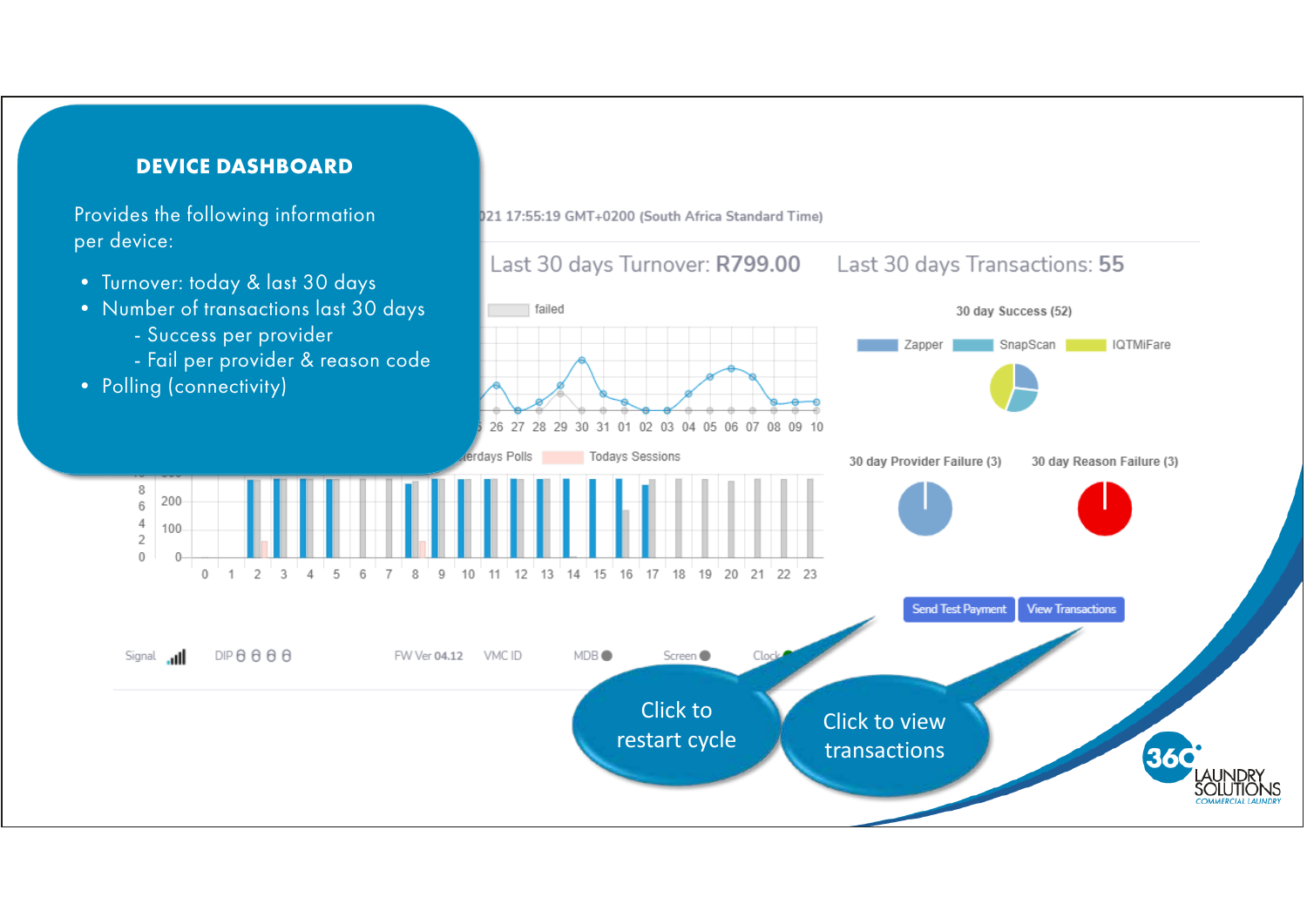![](_page_3_Figure_0.jpeg)

| Devic ID      |            | POS UID                     | Time                               | Payment Ref        | Amou | Result         | Customer             | Refund   | Provider        |    |
|---------------|------------|-----------------------------|------------------------------------|--------------------|------|----------------|----------------------|----------|-----------------|----|
| <b>Curren</b> | search     | search                      | 2021-06-04 00:00:00 - 2021-06-10 2 | search             | sean | nane           | search               | sean     | none            | 98 |
|               | 1000532157 | 867648042468528             | 2021-05-04 12:04:01                | 6ibQD1FDS          | 42   | <b>SUCCESS</b> | 2 KC                 |          | IQTMiFare       |    |
|               | 1000532828 | 867648042468528             | 2021-05-04 14:46:17                | LtDNNgxMuu         | 42   | <b>SUCCESS</b> | $2$ KC               | $\Box$   | <b>IQTMFare</b> |    |
|               | 1000534251 | 867648042468528             | 2021-05-05 07:11:31                | 8QzluC1Ro          | 42   | SUCCESS        | 2 KC                 | $\circ$  | <b>IQTMFare</b> |    |
|               | 1000534455 | 867648042468528             | 2021-06-05 09:04:38                | EDg75sD38          | 42   | SUCCESS        | $2$ KC               | $\circ$  | <b>IQTMFare</b> |    |
|               | 1000534684 | 867648042468528             | 2021-05-05 10:24:13                | 005190             | 42   | <b>SUCCESS</b> | unknown              | $\circ$  | SnapScan        |    |
|               | 1000535516 | 867648042468528             | 2021-05-05 13:15:48                | RZWEJRJW73NYP2679D | 42   | <b>SUCCESS</b> | Mqungwana, Pa 0      |          | Zapper          |    |
|               | 1000537843 | 867648042468528             | 2021-05-06 10:26:55                | c16M9qYC7          | 42   | <b>SUCCESS</b> | $2$ KC               | <b>D</b> | IQTMiFare       |    |
|               | 1000538126 | 867648042468528             | 2021-05-06 11:23:48                | M3GWK0LM8E5132Y0PQ | 42   | SUCCESS        | LastName, First 0    |          | Zapper          |    |
|               | 1000538767 | 867648042468528             | 2021-05-06 13:25:30                | 413907             | 42   | <b>SUCCESS</b> | unknown              | <b>D</b> | SnapScan        |    |
|               | 1000539007 | 867648042468528             | 2021-05-06 14:14:34                | LGPQRJDJ1LKJ7WEZNZ | 42   | <b>SUCCESS</b> | Whiting, Lorenzo 0   |          | Zapper          |    |
|               | 1000540011 | 867648042468528             | 2021-05-06 18:32:37                | null               | 43   | SUCCESS        | MP unknown           | $\Box$   | SnapScan        |    |
|               |            | 1000540645 867648042468528  | 2021-05-07 05:57:59                | QKGXD69PD8556Z2DMW | 42   | <b>SUCCESS</b> | van Zyl, Jacques   0 |          | Zapper          |    |
|               |            | 1000540813 857648042468528  | 2021-05-07 08:36:19                | 064680             | 42   | <b>SUCCESS</b> | unknown              | o        | SnapScan        |    |
|               |            | 1000541488  867648042468528 | 2021-06-07 13:00:23                | PMZDL1D7QPV72LNZPE | 42   | <b>SUCCESS</b> | LastName, First 0    |          | Zapper          |    |